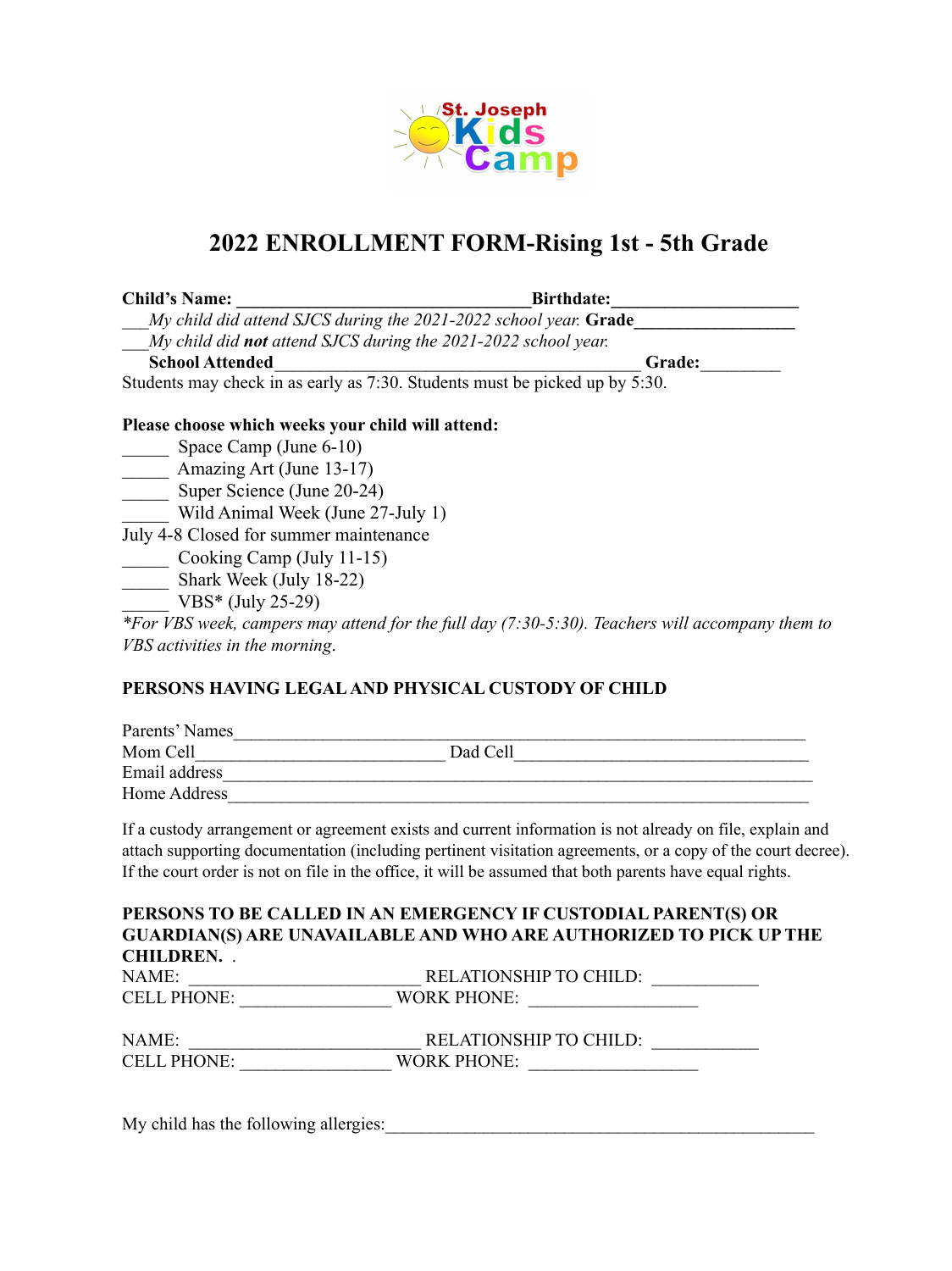\*This page does NOT need to be filled out for CURRENT SJCS students.

## **MEDICAL INFORMATION**

| Medications your child takes:                                                                                                                                                                                                                                |
|--------------------------------------------------------------------------------------------------------------------------------------------------------------------------------------------------------------------------------------------------------------|
| PLEASE NOTE: If your child will need to take a medication at school, you must complete an<br>authorization to dispense medication form. Please see Child Care staff for a form.<br>Does your child see any other doctors besides their physician or dentist? |
| <u> 1989 - Johann John Stone, mars and de final de la provincia de la provincia de la provincia de la provincia d</u>                                                                                                                                        |
|                                                                                                                                                                                                                                                              |
| MEDICAL RECORD AND HISTORY (May be completed by parent/guardian)                                                                                                                                                                                             |
| 1. Do any of your children have medical needs we should be aware of? (for example: asthma, epilepsy, etc.)                                                                                                                                                   |
| 2. Have any of your children had any previous hospitalizations? Yes ________ No _______<br>If yes, please explain.                                                                                                                                           |
| 3. Any allergies? Yes _______ No _______ If yes, please explain.                                                                                                                                                                                             |
| 4. Any previous diseases or illnesses? If so, please explain.                                                                                                                                                                                                |
|                                                                                                                                                                                                                                                              |
|                                                                                                                                                                                                                                                              |
| 7. Do any of your children have a history of convulsions or seizures? Yes _______ No<br>If yes, please explain.                                                                                                                                              |
| 8. Do any of your children have a history of diabetes? Yes No                                                                                                                                                                                                |
| 9. Is there a history of diabetes in family? Yes No                                                                                                                                                                                                          |
| 10. Do any of your children have a history of heart trouble? Yes _______ No                                                                                                                                                                                  |
| 11. Is there a history of heart trouble in family? Yes _________ No                                                                                                                                                                                          |
| 12. Do any of your children have a developmental delay? Yes ________ No _______<br>If yes, please explain.                                                                                                                                                   |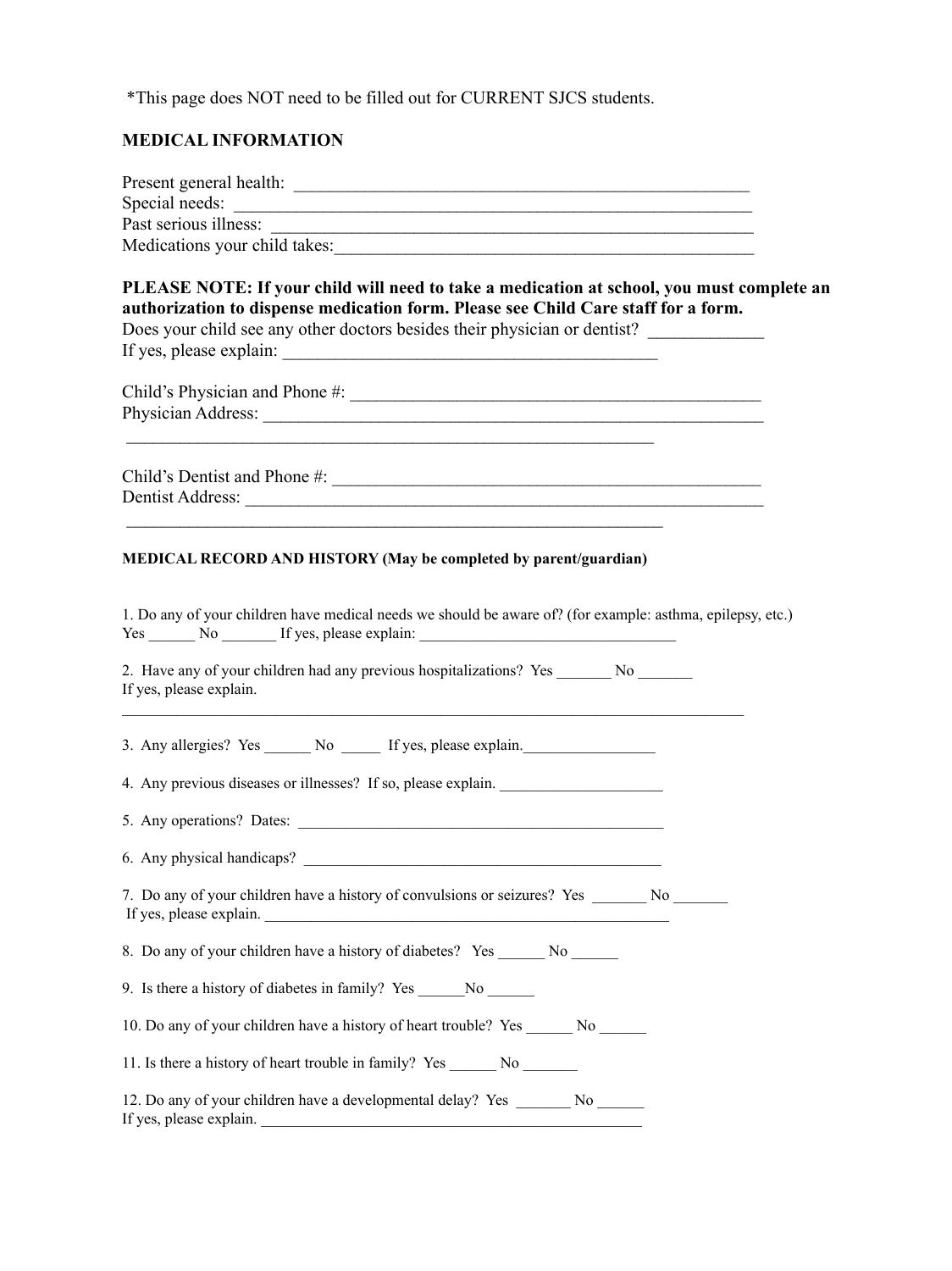#### **EMERGENCY MEDICAL CARE**

In case of emergency, if neither I nor the other parents/guardians can be reached, I, the undersigned, do hereby authorize the officials of St. Joseph Catholic School to contact directly the physicians and emergency contacts I have provided and do authorize the named persons to render such treatment as may be deemed necessary in an emergency for the health of my child.

In the event that the physicians, or other emergency contacts I have listed cannot be reached, the officials of St. Joseph Catholic School are hereby authorized to take whatever action necessary, in their judgment, for the health of the aforesaid child including but not limited to taking the aforesaid child to an emergency room or hospital.

I do authorize emergency treatment if deemed necessary.

I understand the above information may be released to appropriate St. Joseph Catholic School employees and emergency personnel who may interact with my child in order to facilitate healthcare.

I acknowledge that if I select "NO" below, it may delay or prevent the school from obtaining medical treatment for my child in an emergency.

Parent/Guardian Initial

 $\frac{1}{2}$ 

 $\mathcal{L}_\text{max}$ 

#### **LUNCH & SNACKS**

I understand that it is the parent's responsibility to provide a nutritious lunch from home each day. St. Joseph will provide snacks.

Parent/Guardian Initial

#### **THIRTY DAY TRIAL PERIOD**

I agree to a thirty day (30) trial period for my child(ren) dating from his/her first attendance at the St. Joseph Catholic School summer program. I understand that if, at any time during this thirty day trial period, the child does not show signs of adjusting or is not ready for this type of child care experience, as judged by the staff and administration, the parents will be asked to withdraw the child from the program.

Parent/Guardian Initial

 $\mathcal{L}_\text{max}$